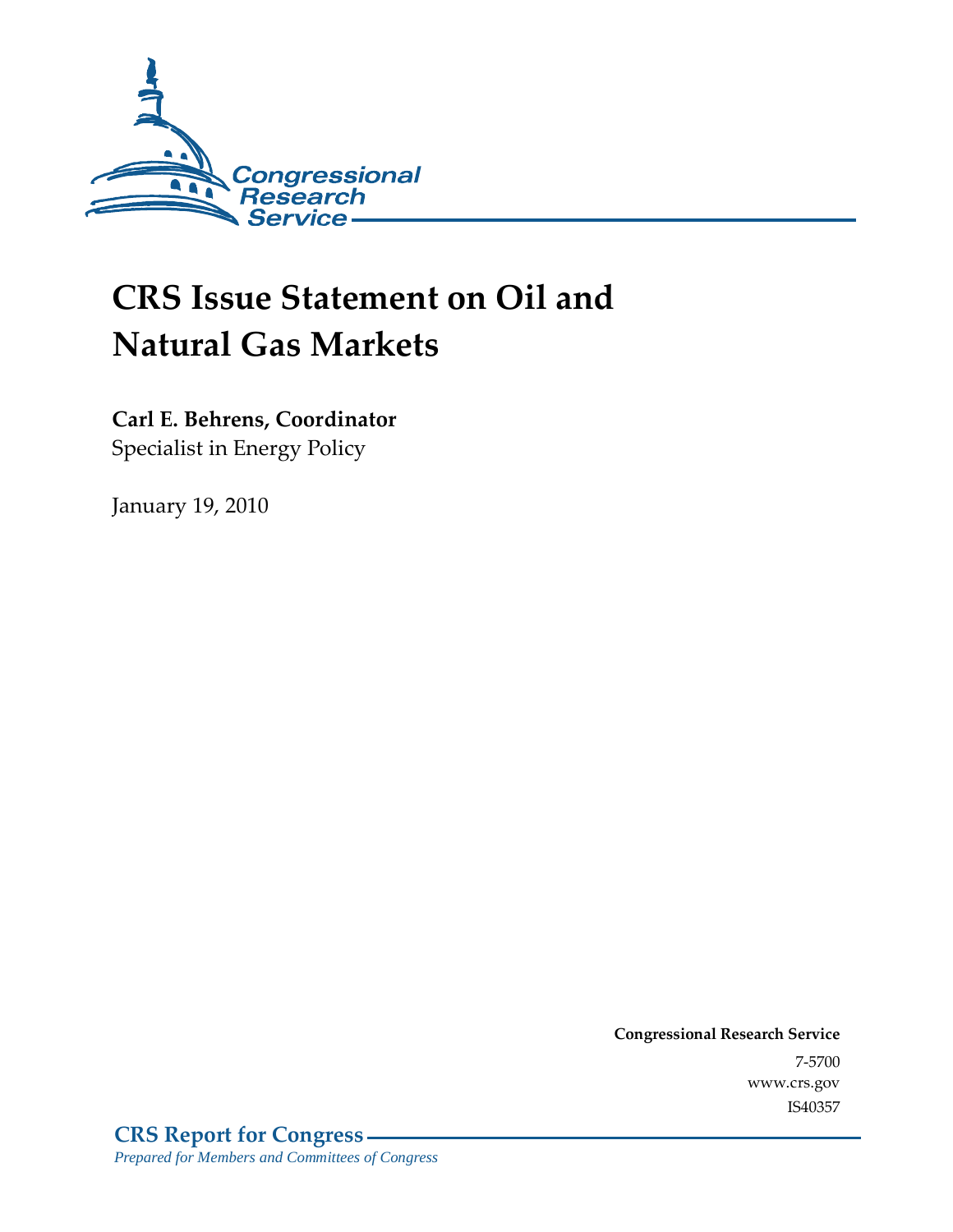he sudden plunge of crude oil and gasoline prices in the second half of 2008 eased the urgency of legislative efforts to deal with high prices. In the  $111<sup>th</sup>$  Congress, the energy focus shifted toward alternative energy sources and related policies regarding global The sudden plunge of crude oil and gasoline prices in the second half of 2008 eased turgency of legislative efforts to deal with high prices. In the 111<sup>th</sup> Congress, the energies focus shifted toward alternative energy so Primary among them was the issue of increasing domestic production of conventional oil and gas resources, particularly the long-standing moratorium on oil and gas leasing on much of the Outer Continental Shelf, which the  $110<sup>th</sup>$  Congress allowed to expire.

Another issue of legislative interest was the role of unregulated speculation in oil markets and the consequential affect on gasoline prices. During the dramatic run-up of crude oil prices in the first half of 2008 many Members complained that there was little government oversight and practically no effective regulation of the commodities market that could detect or prevent excesses. This sentiment continues to stimulate legislative proposals, even though the speculative bubble has burst.

In the longer run, some of the market forces that led to the oil price run-up are still present, though subdued by the present economic downturn. The market perception over the past five years was that production capacity has not increased at the same rate as demand. When world economies begin to recover, demand for oil may be expected to resume its climb, bringing the same forces into play that were present during the past five years. Other factors that remain uncertain are threats to international oil supplies from conflict in the Middle East or in Africa, and the need for further infrastructure development in refineries, pipelines and facilities for handling liquefied natural gas. The production of natural gas from unconventional deposits is increasing, but the viability and impact of developing unconventional oil resources such as tar sands and oil shale remain uncertain.

Thus, to anticipate the consequences of price extremes or volatility in the oil and natural gas markets, the Congress will continue to seek mitigating measures to offset price impacts on the U.S. transportation system and electricity generation, and will therefore continue to require current information about market trends and reliability of supply for both oil and natural gas.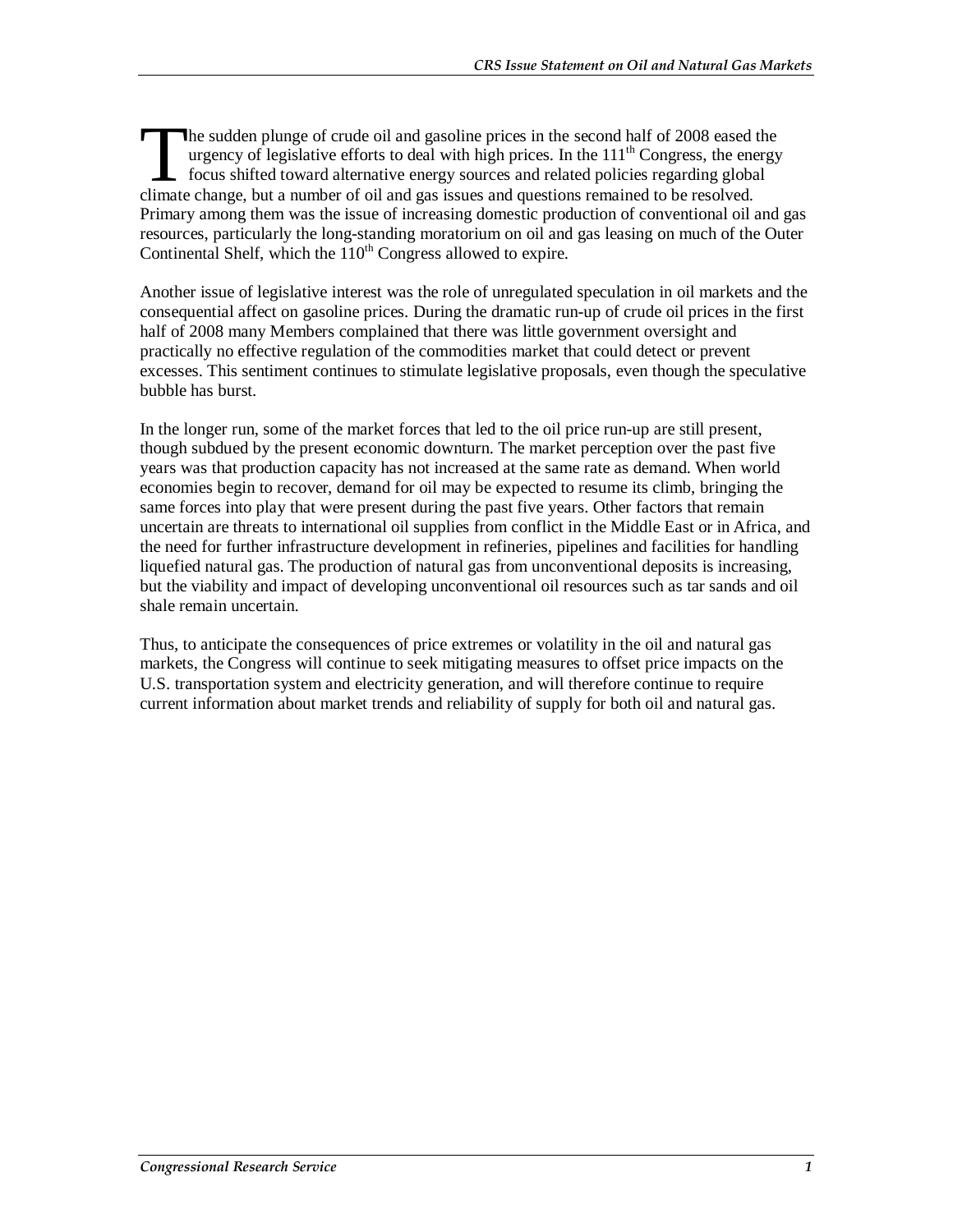## **Issue Team Members**

Carl E. Behrens, Coordinator Specialist in Energy Policy cbehrens@crs.loc.gov, 7-8303

Anthony Andrews Specialist in Energy and Energy Infrastructure Policy aandrews@crs.loc.gov, 7-6843

Robert Bamberger Specialist in Energy Policy rbamberger@crs.loc.gov, 7-7240

M. Lynne Corn Specialist in Natural Resources Policy lcorn@crs.loc.gov, 7-7267

Peter Folger Specialist in Energy and Natural Resources Policy pfolger@crs.loc.gov, 7-1517

Marc Humphries Analyst in Energy Policy mhumphries@crs.loc.gov, 7-7264

Paul W. Parfomak Specialist in Energy and Infrastructure Policy pparfomak@crs.loc.gov, 7-0030

Robert Pirog Specialist in Energy Economics rpirog@crs.loc.gov, 7-6847

Carol Glover Information Research Specialist cglover@crs.loc.gov, 7-7353

Adam Vann Legislative Attorney avann@crs.loc.gov, 7-6978